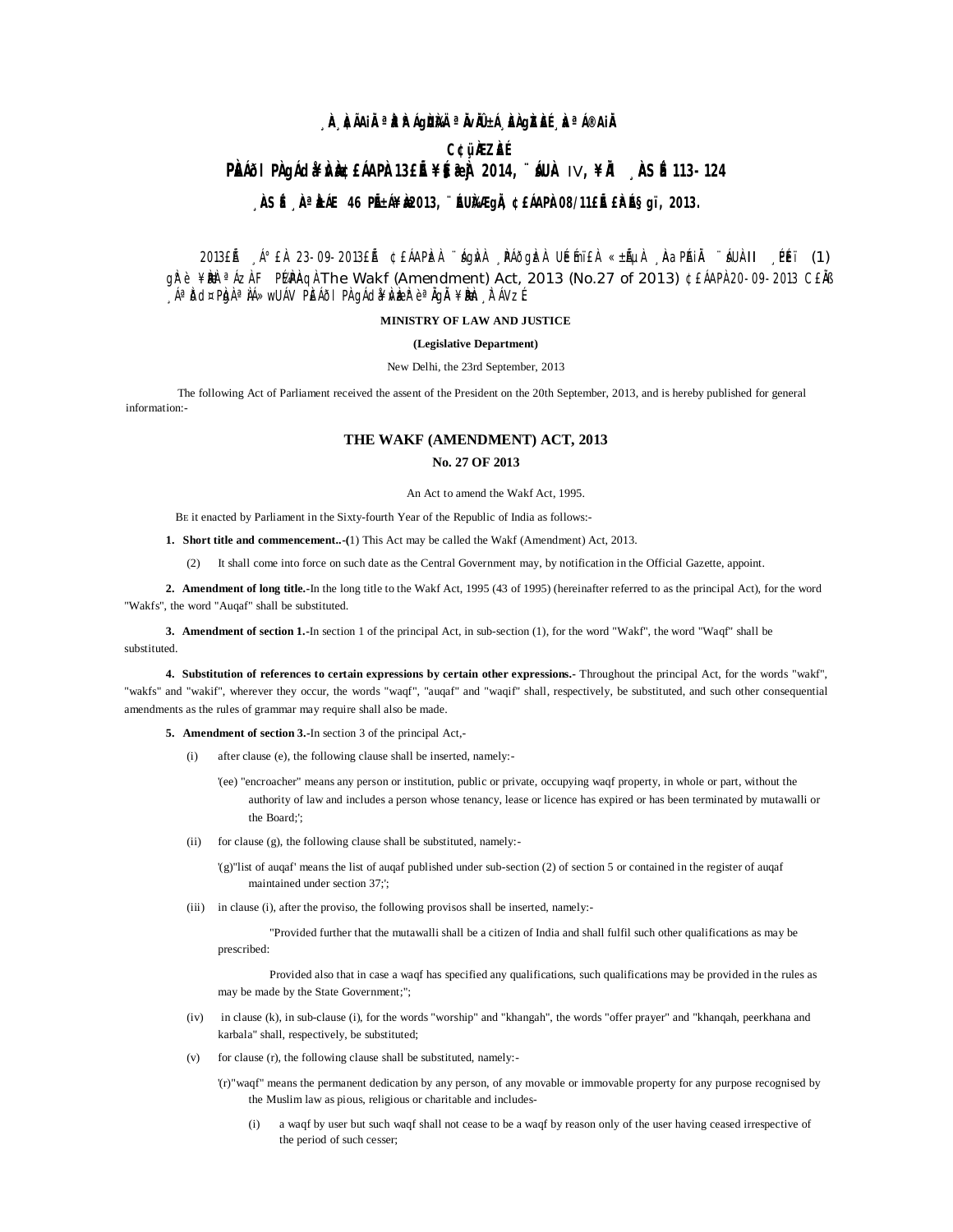- (ii) a Shamlat Patti, Shamlat Deh, Jumla Malkkan or by any other name entered in a revenue record;
- (iii) "grants", including mashrat-ul-khidmat for any purpose recognised by the Muslim law as pious, religious or charitable; and
- (iv) a waqf-alal-aulad to the extent to which the property is dedicated for any purpose recognised by Muslim law as pious, religious or charitable, provided when the line of succession fails, the income of the waqf shall be spent for education, development, welfare and such other purposes as recognised by Muslim law,

and "waqif" means any person making such dedication;'.

**6. Amendment of section 4.**-In section 4 ofthe principal Act,-

- (a) in sub-section (1), for the words "wakfs existing in the State at the date of the commencement of this Act", the words "auqaf in the State" shall be substituted;
- (b) after sub-section (1), the following sub-section shall be inserted, namely:-

"(1A) Every State Government shall maintain a list of auqaf referred to in sub-section (1) and the survey of auqaf shall be completed within a period of one year from the date of commencement of the Wakf (Amendment) Act, 2013, in case such survey was not done before the commencement of the Wakf (Amendment) Act, 2013:

Provided that where no Survey Commissioner of Waqf has been appointed, a Survey Commissioner for auqaf shall be appointed within three months from the date of such commencement.";

- $(c)$  in sub-section  $(6)$ ,-
	- (i) in the proviso, for the words "twenty years", the words "ten years" shall be substituted;
	- (ii) after the proviso, the following proviso shall be inserted, namely:-

"Provided further that the waqf properties already notified shall not be reviewed again in subsequent survey except where the status of such property has been changed in accordance with the provisions of any law.".

#### **7. Amendment of section 5.-**In section 5 of the principal Act,-

- (a) in sub-section (2), for the words "publish in the Official Gazette", the words "forward it back to the Government within a period of six months for publication in the Official Gazette" shall be substituted;
- (b) after sub-section (2), the following sub-sections shall be inserted, namely:"
- (3) The revenue authorities shall-
	- (i) include the list of auqaf referred to in sub-section (2), while updating the land records; and
	- (ii) take into consideration the list of auqaf referred to in sub-section (2), while deciding mutation in the land records.
- (4) The State Government shall maintain a record of the lists published under sub-section (2) from time to time.".

**8. Amendment of section 6.-**In section 6 of the principal Act, in sub-section (1),-

- (a) for the words "any person interested therein", the words "any person aggrieved" shall be substituted;
- (b) after the proviso, the following proviso shall be inserted, namely:-

"Provided further that no suit shall be instituted before the Tribunal in respect of such properties notified in a second or subsequent survey pursuant to the provisions contained in sub-section (6) of section 4.";

- (c) the Explanation shall be omitted.
- **9. Amendment of section 7.-**In section 7 of the principal Act,(a) in sub-section (1),-
	- (i) for the words "any question", the words "any question or dispute" shall be substituted;
	- (ii) for the words "or any person interested", the words and figure "or any person aggrieved by the publication of the list of auqaf under section 5" shall be substituted;
	- (b) after sub-section (5), the following sub-section shall be inserted, namely:-

"(6) The Tribunal shall have the powers of assessment of damages by unauthorised occupation of waqf property and to penalise such unauthorised occupants for their illegal occupation of the waqf property and to recover the damages as arrears of land revenue through the Collector:

Provided that whosoever, being a public servant, fails in his lawful duty to prevent or remove an encroachment, shall on conviction be punishable with fine which may extend to fifteen thousand rupees for each such offence.".

**10. Substitution of new section for section 8.-**For section 8 of the principal Act, the following section shall be substituted,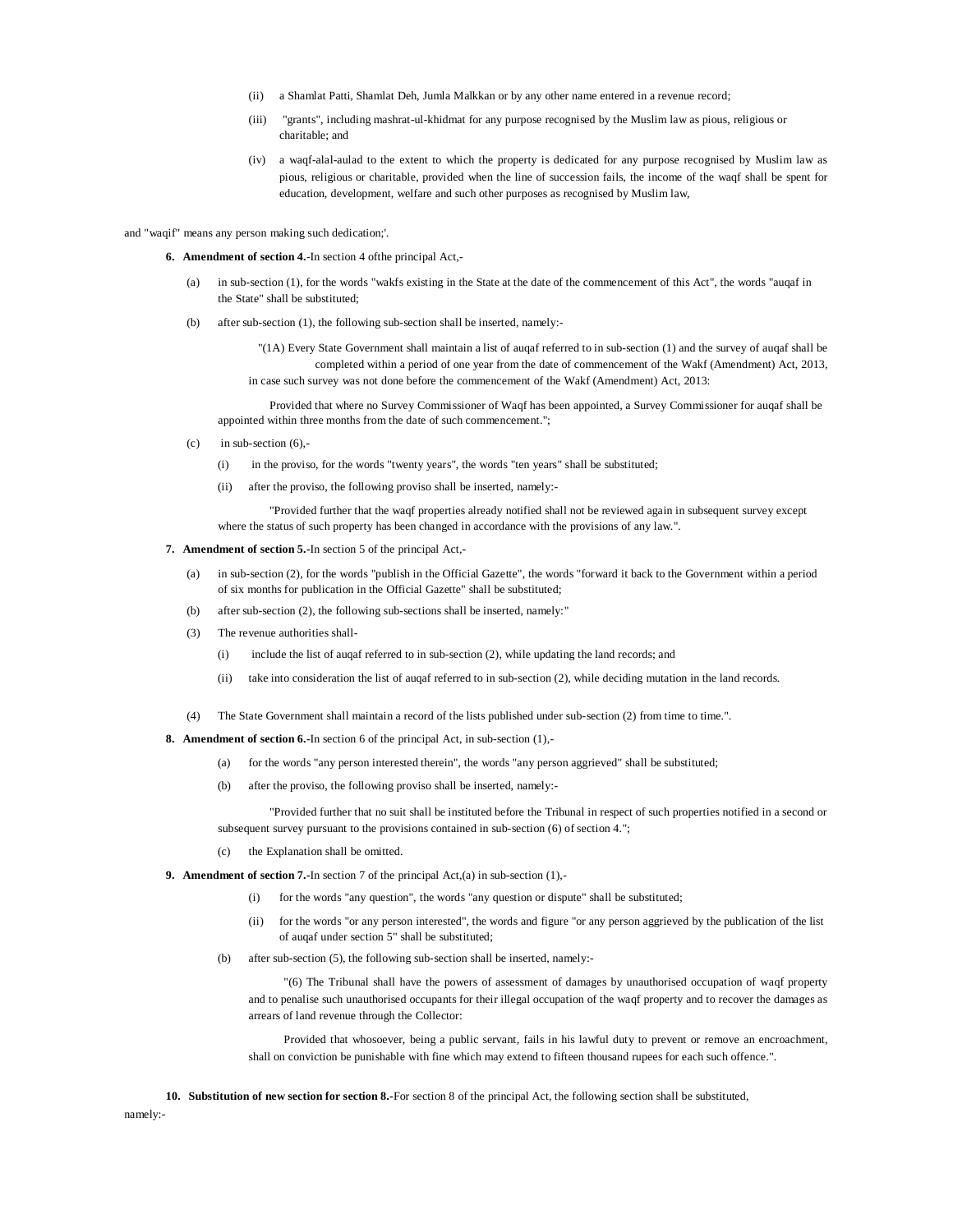"8. **State Government to bear cost of survey.-**The total cost of making a survey including the cost of publication of the list or lists of auqaf under this Chapter shall be borne by the State Government.".

- **11. Amendment of section 9.--**In section 9 ofthe principal Act,-
	- (a) for sub-section (1), the following sub-sections shall be substituted, namely:-

"(1) The Central Government may, by notification in the Official Gazette, establish a Council to be called the Central Waqf Council, for the purpose of advising the Central Government, the State Governments and the Boards on matters concerning the working of Boards and the due administration of auqaf.

(1A) The Council referred to in sub-section (1) shall issue directives to the Boards, on such issues and in such manner, as provided under sub-sections (4) and (5).";

- (b) in sub-section  $(2)$ , in clause  $(b)$ ,-
	- (i) for sub-clause (ii), the following sub-clause shall be substituted, namely:-

"(ii) four persons of national eminence, one each from the fields of administration or management, financial management, engineering or architecture and medicine;";

(ii) after sub-clause (viii), the following proviso shall be inserted, namely:-

"Provided that at least two of the members appointed under sub-clauses (i) to (viii) shall be women.";

(c) after sub-section (3), the following sub-sections shall be inserted, namely:-

"(4) The State Government or, as the case may be, the Board, shall furnish information to the Council on the performance of Waqf Boards in the State, particularly on their financial performance, survey, maintenance of waqf deeds, revenue records, encroachment of waqf properties, annual reports and audit reports in the manner and time as may be specified by the Council and it may suo motu call for information on specific issues from the Board, if it is satisfied that there was prima facie evidence of irregularity or violation of the provisions of this Act and if the Council is satisfied that such irregularity or violation of the Act is established, it may issue such directive, as considered appropriate, which shall be complied with by the concerned Board under intimation to the concerned State Government.

(5) Any dispute arising out of a directive issued by the Council under sub-section (4) shall be referred to a Board of Adjudication to be constituted by the Central Government, to be presided over by a retired Judge of the Supreme Court or a retired Chief Justice of a High Court and the fees and travelling and other allowances payable to the Presiding Officer shall be such as may be specified by that Government.".

#### **12. Amendment of section 13.-**In section 13 of the principal Act,-

(a) after sub-section (1), the following proviso shall be inserted, namely:-

"Provided that in case where a Board of Waqf has not been established, as required under this sub-section, a Board of Waqf shall, without prejudice to the provisions of this Act or any other law for the time being in force, be established within six months from the date of commencement of the Wakf (Amendment) Act, 2013.";

(b) after sub-section (2), the following sub-section shall be inserted, namely:-

"(2A) Where a Board of Waqf is established under sub-section (2) of section 13, in the case of Shia waqf, the Members shall belong to the Shia Muslim and in the case of Sunni waqf, the Members shall belong to the Sunni Muslim.".

#### **13. Amendment of section 14.-**In section 14 of the principal Act-

 $(1)$  in sub-section  $(1)$ .

- (i) for the words "the Union territory of Delhi", wherever they occur, the words "the National Capital Territory of Delhi" shall be substituted;
- $(ii)$  in clause  $(b)$ .
	- (a) for sub-clause (iii), the following sub-clause shall be substituted, namely:-

"(iii) Muslim members of the Bar Council of the concerned State or Union territory:

Provided that in case there is no Muslim member of the Bar Council of a State or a Union territory, the State Government or the Union territory administration, as the case may be, may nominate any senior Muslim advocate from that State or the Union territory, and";

after sub-clause (zv), the following Explanations shall be inserted, namely:-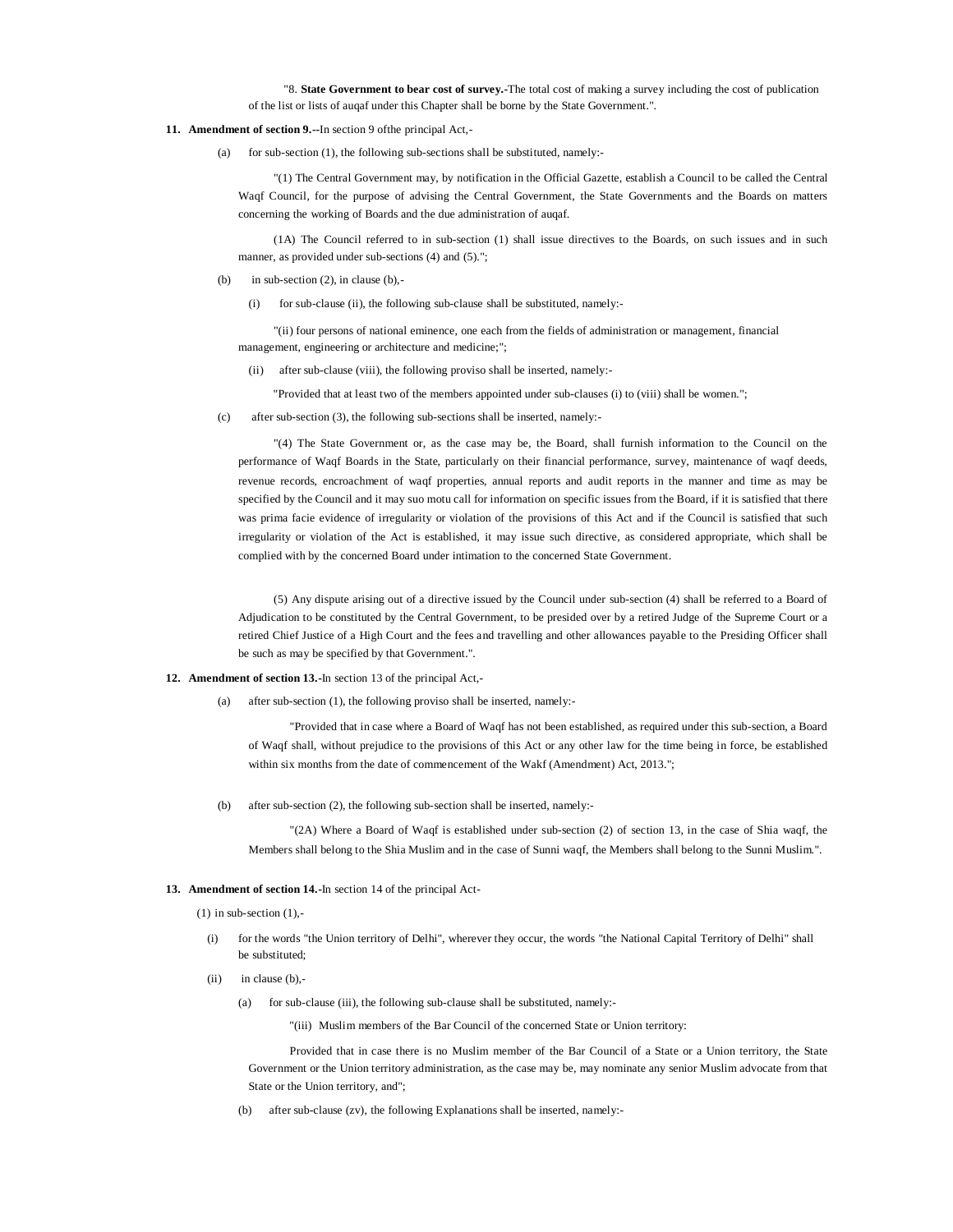"Explanation 1.- For the removal of doubts, it is hereby declared that the members from categories mentioned in subclauses (i) to (iv), shall be elected from the electoral college constituted for each category.

Explanation II.-For the removal of doubts it is hereby declared that in case a Muslim member ceases to be a Member of Parliament from the State or National Capital Territory of Delhi as referred to in sub-clause (i) of clause (b) or ceases to be a Member of the State Legislative Assembly as required under sub-clause (ii) of clause (b), such member shall be deemed to have vacated the office of the member of the Board for the State or National Capital Territory of Delhi, as the case may be, from the date from which such member ceased to be a Member of Parliament from the State or National Capital Territory of Delhi, or a Member of the State Legislative Assembly, as the case may be;";

(iii) for clauses (c) to (e), the following clauses shall be substituted, namely:-

"(c) one person from amongst Muslims, who has professional experience in town planning or business

management, social work, finance or revenue, agriculture and development activities, to be nominated by the State Government;

(d) one person each from amongst Muslims, to be nominated by the State Government from recognised scholars in Shia and Sunni Islamic Theology;

(e) one person from amongst Muslims, to be nominated by the State Government from amongst the officers of the State Government not below the rank of Joint Secretary to the State Government;";

(II) after sub-section (1), the following sub-section shall be inserted, namely:

"(1A) No Minister of the Central Government or, as the case may be, a State Government, shall be elected or nominated as a member of the Board:

Provided that in case of a Union territory, the Board shall consist of not less than five and not more than seven members to be appointed by the Central Government from categories specified under sub-clauses (i) to (iv) of clause (b) or clauses (c) to (e) in sub-section (1):

Provided further that at least two Members appointed on the Board shall be women:

Provided also that in every case where the system of mutawalli exists, there shall be one mutawalli as the member of the Board."

- (Ill) sub-section (5) shall be omitted.
- (IV) sub-section (7) shall be omitted.

**14. Amendment of section 15.-**In section 15 of the principal Act, the words, brackets and figures "from the date of notification referred to in sub-section (9) of section 14" shall be inserted at the end.

**15. Amendment of section 16. -**In section 16 of the principal Act, after clause (d),the following clause shall be inserted,

#### namely:-

"(da) he has been held guilty of encroachment on any waqf property;".

**16. Insertion of new section 20A.-**After section 20 of the principal Act, the following section shall be inserted, namely:-

"20A. **Removal of Chairperson by vote of no confidence.-**Without prejudice to the provisions of section 20, the Chairperson of a Board may be removed by vote of no confidence in the following manner, namel y:-

- (a) no resolution expressing a vote of confidence or no confidence in any person elected as Chairperson of a Board shall be moved except in the manner prescribed and twelve months have not elapsed after the date of his election as a Chairperson and be removed except with the prior permission of the State Government;
- (b) notice for no confidence shall be addressed to the State Government stating clearly the grounds on which such motion is proposed to be moved and shall be signed by at least half the total members of the Board;
- (c) at least three members of the Board signing the notice of no confidence shall personally present to the State Government, the notice together with an affidavit signed by them to the effect that the signatures on no confidence motion are genuine and have been made by the signatories after hearing or reading the contents of the notice;
- (d) on receipt of the notice of no confidence, as provided hereinabove, the State Government shall fix such time, date and place as may be considered suitable for holding a meeting for the purpose of the proposed no confidence motion:

Provided that at least fifteen days notice shall be given for such a meeting;

(e) notice for meeting under clause (d) shall also provide that in the event of no confidence motion being duly carried on or, election of the new Chairperson, as the case may be, shall also be held in the same meeting;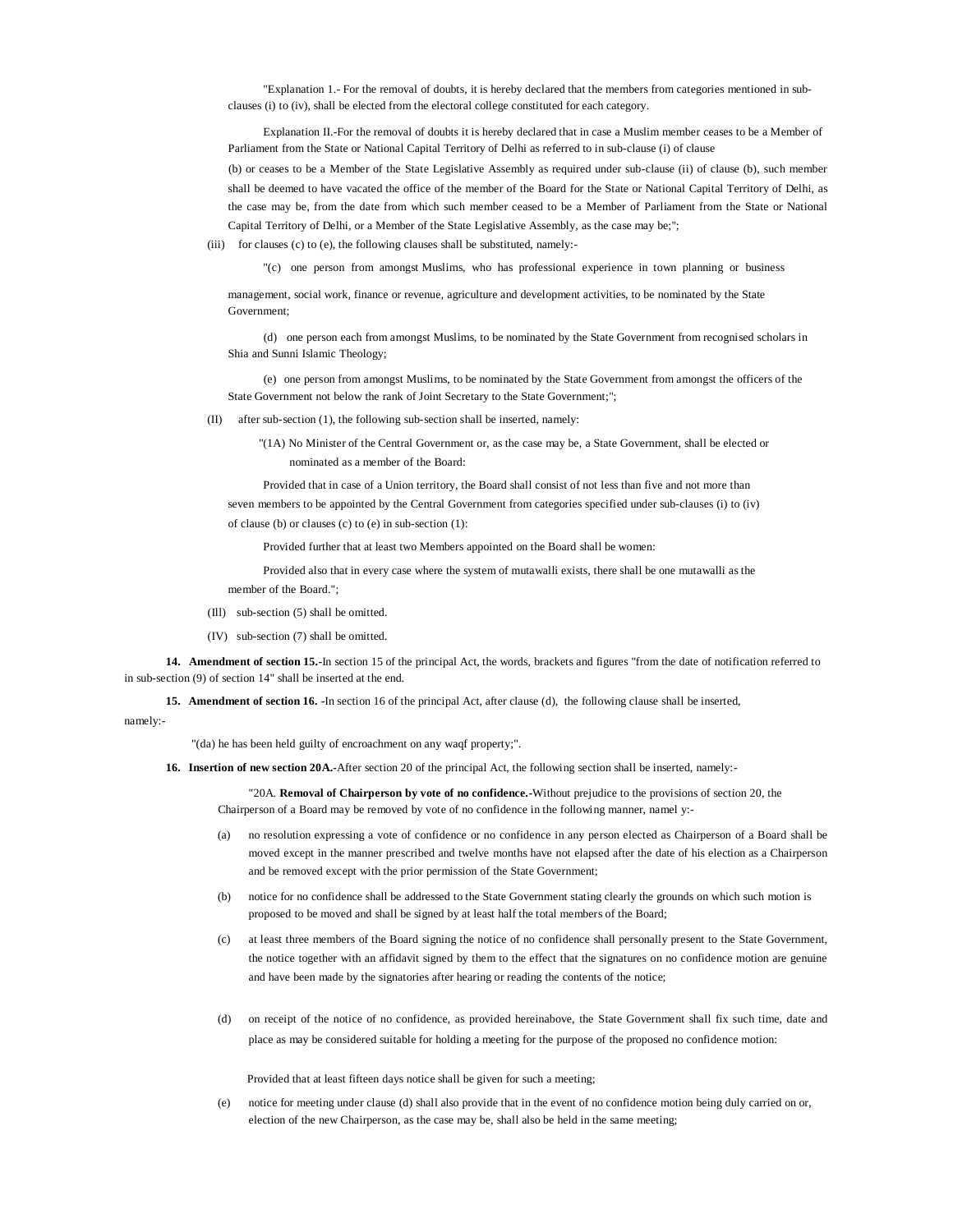- (f) the State Government shall also nominate a Gazetted Officer (other than an officer of the department which is concerned with the supervision and administration of the Board) to act as presiding officer of the meeting in which the resolution for no confidence shall be considered;
- (g) the quorum for such a meeting of the Board shall be one-half of the total number of members of the Board;
- (h) the resolution for no confidence shall be deemed to be carried out, if passed by a simple majority of the members present;
- (i) if a resolution for no confidence is carried out, the Chairperson shall cease to hold office forthwith and shall be succeeded by his successor who shall be elected by another resolution in the same meeting;
- (j) election of the new Chairperson shall be conducted under clause (i), in the meeting under the chairmanship of the said presiding officer referred to in clause (j), in the following manner, namely:-
	- (A) Chairperson shall be elected from amongst the elected members of the Board;
	- (B) nomination of candidates shall be proposed and seconded in the meeting itself and election after withdrawal, if any, shall be held by method of secret ballot;
	- (C) election shall be held by simple majority of the members present in the meeting and in case of equality of votes, the matter shall be decided by drawing of lots; and
	- (D) proceedings of the meeting shall be signed by the presiding officer;
- (k) new Chairperson elected under clause (h) shall hold the office only up to the remainder of the term of the Chairperson removed by the resolution of no confidence; and
- (l) if the motion for passing the resolution of no confidence fails for want of quorum or lack of requisite majority at the meeting, no subsequent meeting for considering the motion of no confidence shall be held within six months of the date of the previous meeting.".
- **17. Amendment of section 23.-**In section 23 of the principal Act, for sub-section (1), the following sub-section shall be substituted,

namely:-

"(1) There shall be a full-time Chief Executive Officer of the Board who shall be a Muslim and shall be appointed by the State Government, by notification in the Official Gazette, from a panel of two names suggested by the Board and who shall not be below the rank of Deputy Secretary to the State Government, and in case of non-availability of a Muslim officer of that rank, a Muslim officer of equivalent rank may be appointed on deputation.".

**18. Substitution of new section for section 27.-**For section 27 of the principal Act, the following section shall be substituted,

namely:-

**"27. Delegation of powers by Board.-**The Board may, by a general or special order in writing, delegate to the Chairperson, any other member, the Chief Executive Officer or any other officer or servant of the Board or any area committee, subject to such conditions and limitations as may be specified in the said order, such of its powers and duties under this Act, as it may deem necessary, except the powers and functions of the Board mentioned under clauses (c), (d), (g) and (j) of sub-section (2) of section 32 and section 110.".

**19. Substitution of new section for section 28.-**For section 28 of the principal Act, the following section shall be substituted,

namely:-

"28. **Power of District Magistrate, Additional District Magistrate or Sub- Divisional Magistrate to implement the directions of the Board.-**Subject to the provisions of this Act and the rules made thereunder, the District Magistrate or in his absence an Additional District Magistrate or Sub-Divisional Magistrate of a District in the State shall be responsible for implementation of the decisions of the Board which may be conveyed through the Chief Executive Officer and the Board may, wherever considers necessary, seek directions from the Tribunal for the implementation of its decisions.".

- **20. Amendment of section 29.-** Section 29 of the principal Act shall be numbered as sub-section (1) thereof, and-
	- (a) in sub-section (1) as so numbered, for the words "subject to such conditions and restrictions as may be prescribed and subject to the payment of such fees as may be leviable under any law for the time being in force", the words "subject to such conditions as may be prescribed" shall be substituted;
	- after sub-section  $(1)$  as so numbered, the following sub-sections shall be inserted, namely:-
		- "(2) The mutawalli or any other person having the custody of any document related to waqf properties shall produce the same, within the prescribed period, before the Chief Executive Officer on being called upon to do so in writing.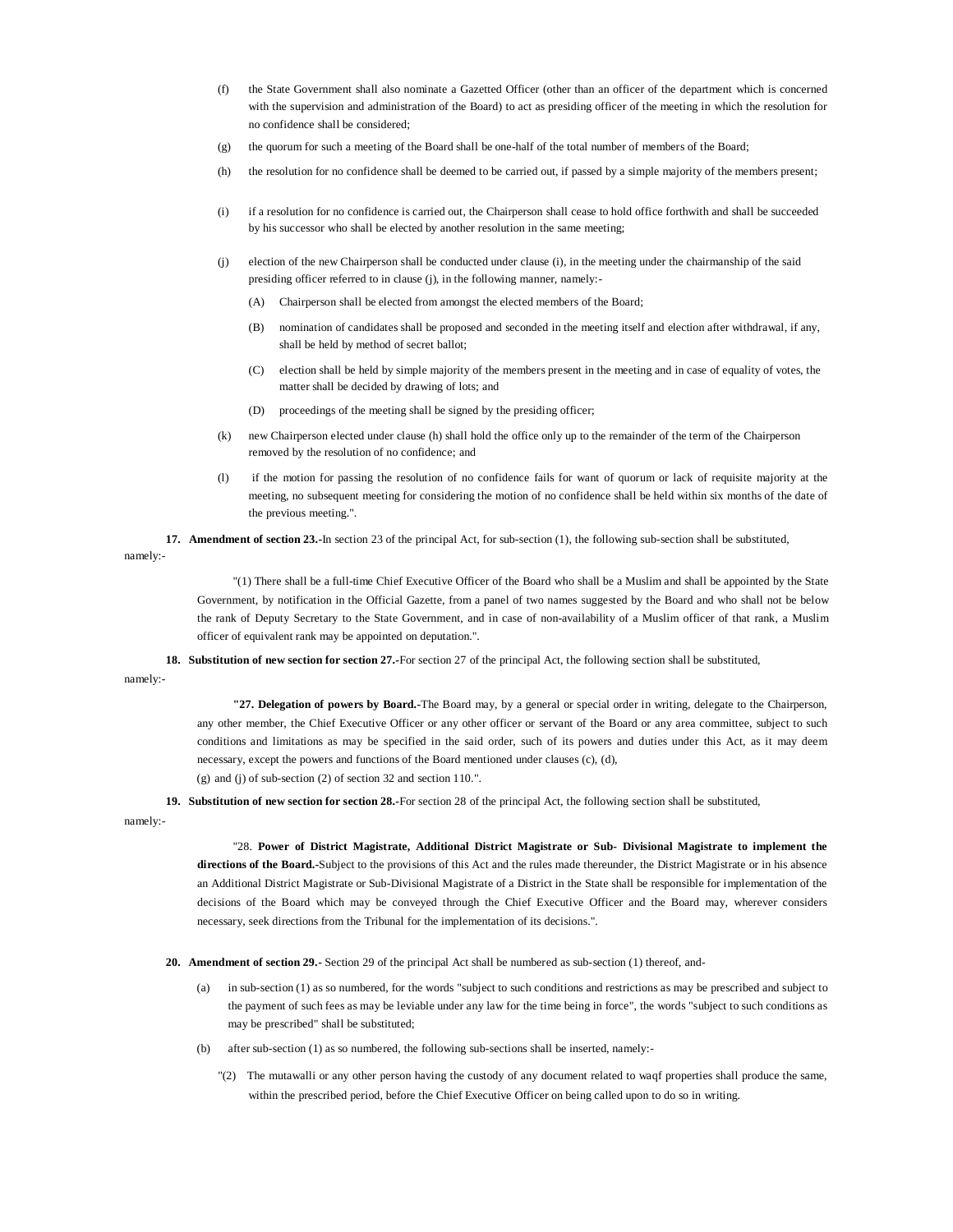(3) Subject to such conditions as may be prescribed, an agency of the Government or any other organisation shall supply, within ten working days, copies of the records, registers of properties or other documents relating to waqf properties or claimed to be waqf properties, to the Chief Executive Officer on a written request to this effect from him:

Provided that before taking any course of action as mentioned in sub-sections (2) and (3), the Chief Executive Officer shall obtain approval of the Board.".

**21. Amendment of section 31.-**In section 31 of the principal Act, the following shall be inserted at the end, namely:-

"or a Member of Union territory Legislature or a Member of a State Legislature if so declared under a law made by the appropriate State Legislature".

- **22. Amendment of section 32.-**In section 32 of the principal Act,-
	- $(I)$  in sub-section  $(2)$ ,-
		- (a) for clause (j), the following clause, shall be substituted, namely:
			- "(j) to sanction lease of any immovable property of a waqf in accordance with the provisions of this Act and the rules made thereunder:

Provided that no such sanction shall be given unless a majority of not less than two-thirds of the members of the Board present cast their vote in favour of such transaction:

Provided further that where no such sanction is given by the Board, the reasons for doing so shall be recorded in writing.";

- (b) after clause (n), the following clause shall be inserted, namely:
	- "(na) to determine or cause to be determined, in such manner as may be specified by the Board, market rent of the waqf land or building;";
- (II) in sub-section (4), for the words "offers a feasible potential for development as a shopping centre", the words "has the potential for development as an educational institution, shopping centre, market, housing or residential flats and the like" shall be substituted;
- (Ill) in sub-section (5), the words "with the prior approval of the Government," shall be omitted.
- **23. Amendment of section 33.-**In section 33 of the principal Act, in sub-section (1),-
	- (a) after the words "the Chief Executive Officer", the words "or any other person authorised by him in writing" shall be inserted;
	- (b) the words "either himself or any other person authorised by him in writing in this behalf' shall be omitted.

**24. Amendment of section 36.-**In section 36 of the principal Act, in sub-section (2), in the proviso, for the words "made by the wakf", the words "made by the waqf" shall be substituted.

**25. Amendment of section 37.-**Section 37 of the principal Act shall be numbered as sub-section (1) thereof, and after sub-section (1) as so numbered, the following sub-sections shall be inserted, namely:-

> "(2) The Board shall forward the details ofthe properties entered in the register of auqaf to the concerned land record office having jurisdiction of the waqf property.

(3) On receipt of the details as mentioned in sub-section (2), the land record office shall, according to established procedure, either make necessary entries in the land record or communicate, within a period of six months from the date of registration of waqf property under section 36, its objections to the Board.".

**26. Amendment of section 44**.-In section 44 of the principal Act,-

- (a) in sub-section (2), for the words "ninety days", the words "thirty days" shall be substituted;
- (b) for sub-section (3), the following sub-section shall be substituted, namely:-

"(3) In case the Board considers any item in the budget being contrary to the objects of the waqf and the provisions of this Act, it may give such direction for addition or deletion of such item as it may deem fit.".

**27. Amendment of section 46.-**In section 46 of the principal Act, in sub-section (2), for the figure, letters and words "Ist day of May", at both the places where they occur, the figure, letters and words "Ist day of July" shall be substituted.

**28. Amendment of section 47.-** In section 47 ofthe principal Act,-

 $(l)$  in sub-section  $(l)$ .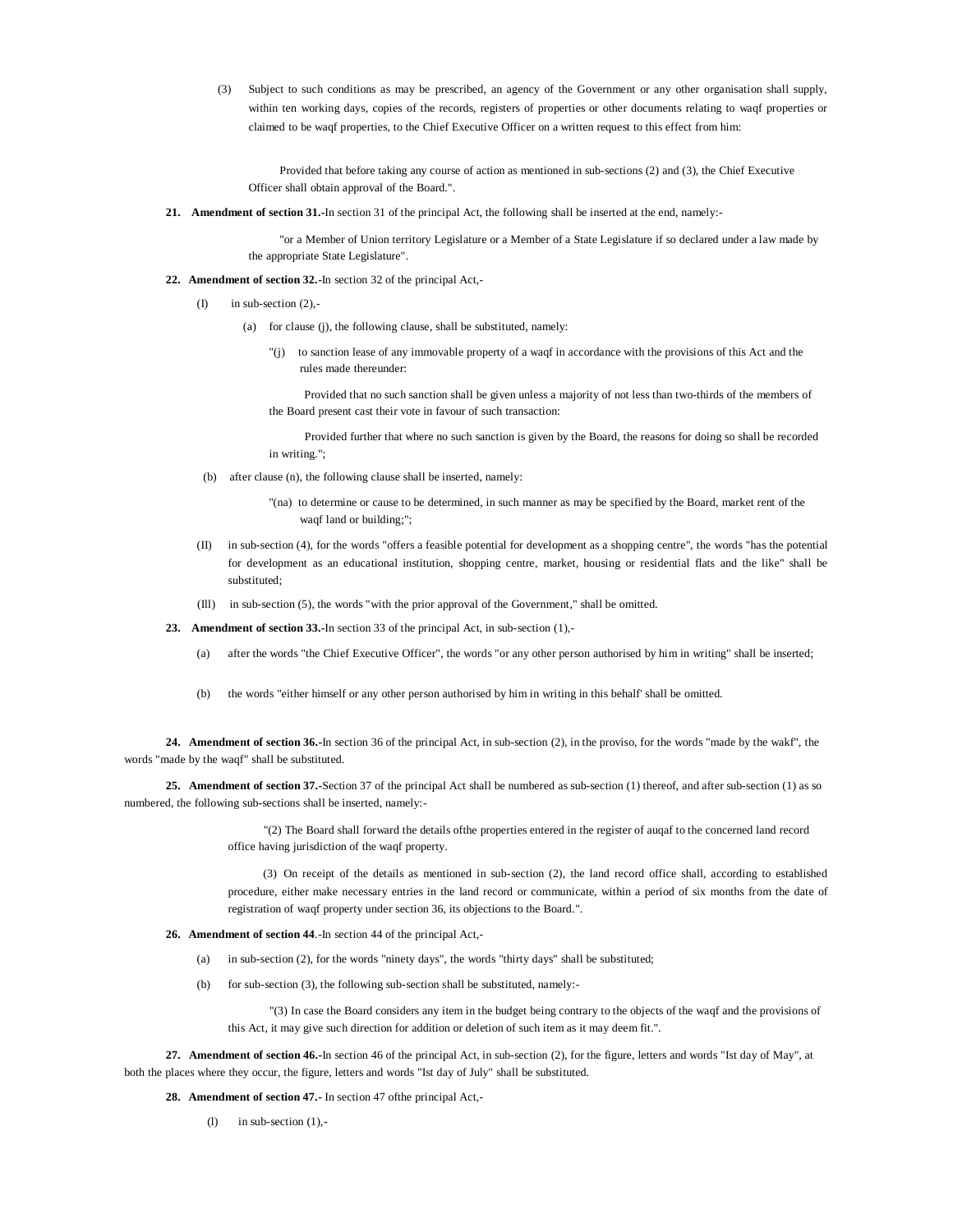- (i) in clause (a), for the words "ten thousand rupees", the words "fifty thousand rupees" shall be substituted;
- (ii) in clause (b), for the words "ten thousand rupees", the words "fifty thousand rupees" shall be substituted;
- (iii) in clause (c), after the words "the State Government may,", the words "under intimation to the Board," shall be inserted;
- (II) in sub-section (3), in the first proviso, for the words "more than ten thousand rupees but less than fifteen thousand rupees", the words "more than fifty thousand rupees" shall be substituted.

#### **29. Amendment of section 51.-**In section 51 of the principal Act,-

for sub-section (1), the following sub-sections shall be substituted, namely:-

"(1) Notwithstanding anything contained in the waqf deed, any lease of any immovable property which is waqf property, shall be void unless such lease is effected with the prior sanction of the Board:

Provided that no mosque, dargah, kbanqah, graveyard, or imambara shall be leased except any unused graveyards in the States of Punjab, Haryana and Himachal Pradesh where such graveyard has been leased out before the date of commencement of the Wakf (Amendment) Act, 2013.

(1A) Any sale, gift, exchange, mortgage or transfer of waqf property shall be void ab initio:

Provided that in case the Board is satisfied that any waqf property may be developed for the purposes of the Act, it may, after recording reasons in writing, take up the development of such property through such agency and in such manner as the Board may determine and move a resolution containing recommendation of development of such waqf property, which shall be passed by a majority oftwo-thirds of the total membership of the Board:

Provided further that nothing contained in this sub-section shall affect any acquisition of waqf properties for a public purpose under the Land Acquisition Act, 1894 (1 of 1894) or any other law relating to acquisition of land if such acquisition is made in consultation with the Board:

Provided also that-

- (a) the acquisition shall not be in contravention of the Places of Public Worship (Special Provisions) Act, 1991 (42 of 1951.)
- (b) the purpose for which the land is being acquired shall be undisputedly for a public purpose;
- (c) no alternative land is available which shall be considered as more or less suitable for that purpose; and
- (d) to safeguard adequately the interest and objective of the waqf, the compensation shall be at the prevailing market value or a suitable land with reasonable solatium in lieu of the acquired property.";
- (ii) sub-sections  $(2)$ ,  $(3)$ ,  $(4)$  and  $(5)$  shall be omitted.

**30. Amendment of section 52.-** In section 52 of the principal Act, in sub-section (1), after the words and figures "provisions of section 51", the words and figures "or section 56" shall be inserted.

**31. Insertion of new section 52A.-** After section 52 of the principal Act, the following section shall be inserted, namely:-

"52A. **Penalty for alienation of waqf property without sanction of Board.-**(1) Whoever alienates or purchases or takes possession of, in any manner whatsoever, either permanently or temporarily, any movable or immovable property being a waqf property, without prior sanction of the Board, shall be punishable with rigorous imprisonment for a term which may extend to two years:

Provided that the waqf property so alienated shall without prejudice to the provisions of any law for the time being in force, be vested in the Board without any compensation therefor.

- (2) Notwithstanding anything contained in the Code of Criminal Procedure, 1973 (2 of 1974.) any offence punishable under this section shall be cognizable and non-bailable.
- (3) No court shall take cognizance of any offence under this section except on a complaint made by the Board or any officer duly authorised by the State Government in this behalf.
- (4) No court inferior to that of a Metropolitan Magistrate or a Judicial Magistrate of the first class shall try any offence punishable under this section.".
- **32. Amendment of section 54.**-In section 54 of the principal Act,-
	- (a) in sub-section (3), for the words "he may, by an order, require the encroacher to remove", the words "he may, make an application to the Tribunal for grant of order of eviction for removing" shall be substituted;
	- (b) for sub-section (4), the following sub-sections shall be substituted, namely:-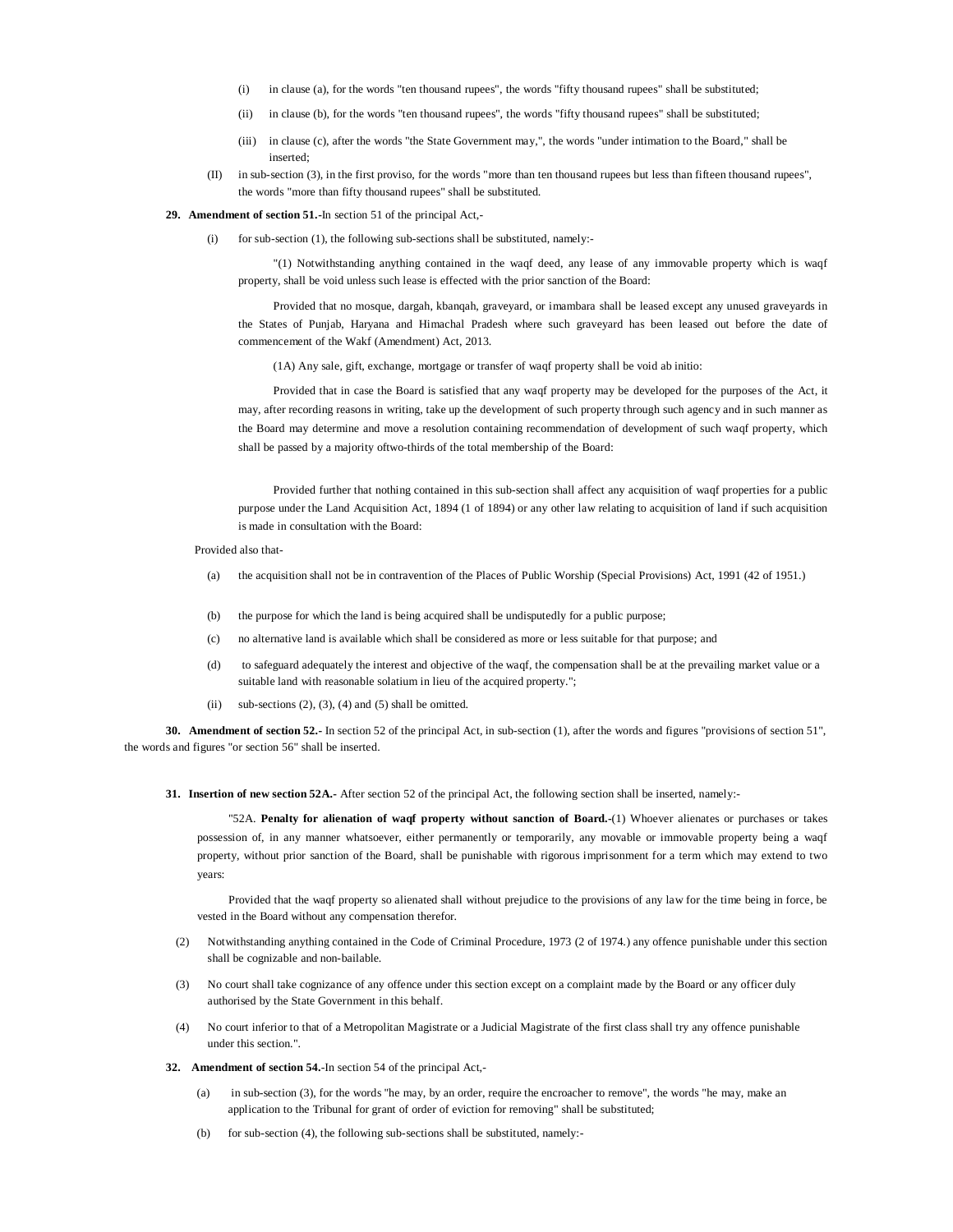"(4) The Tribunal, upon receipt of such application from the Chief Executive Officer, for reasons to be recorded therein, make an order of eviction directing that the waqf property shall be vacated by all persons who may be in occupation thereof or any part thereof, and cause a copy of the order to be affixed on the outer door or some other conspicuous part of the waqf property:

Provided that the Tribunal may before making an order of eviction, give an opportunity of being heard to the person against whom the application for eviction has been made by the Chief Executive Officer.

- (5) If any person refuses or fails to comply with the order of eviction within forty-five days from the date of affixture of the order under sub-section (2), the Chief Executive Officer or any other person duly authorised by him in this behalf may evict that person from, and take possession of, the waqf property.".
- **33. Amendment of section 55.-**In section 55 of the principal Act,-
	- (a) for the word, brackets and figure "sub-section (3)", the word, brackets and figure "sub-section (4)" shall be substituted;
	- (b) for the words "apply to the Sub-Divisional Magistrate", the words "refer the order of the Triubnal to the Executive Magistrate" shall be substituted.
- **34. Insertion of new section 55A.-** After section 55 of the principal Act, the following section shall be inserted, namely:-

**"55A. Disposal of property left on waqf property by unauthori sed occupants.-(**1) Where any person has been evicted from any waqf property under sub-section (4) of section 54, the Chief Executive Officer may, after giving fourteen days' notice to the person from whom possession of the waqf property has been taken and after publishing the notice in at least one newspaper having circulation in the locality and after proclaiming the contents of the notice by placing it on conspicuous part of the waqf property, remove or cause to be removed or dispose of by public auction any property remaining on such premises.

(2) Where any property is sold under sub-section (1), the sale proceeds shall, after deducting the expenses relating to removal, sale and such other expenses, the amount, if any, due to the State Government or a local authority or a corporate authority on account of arrears of rent, damages or costs, be paid to such person, as may appear to the Chief Executive Officer to be entitled to the same:

Provided that where the Chief Executive Officer is unable to decide as to the person to whom the balance of the amount is payable or as to the appointment of the same, he may refer such dispute to the Tribunal and the decision of the Tribunal thereon shall be final.".

- **35. Amendment of section 56.-**In section 56 of the principal Act,-
	- (a) in sub-section  $(1)$ ,-
		- (i) for the words "A lease or sub-lease for any period exceeding three years", the words "A lease for any period exceeding thirty years" shall be substituted;
		- (ii) the following provisos shall be inserted at the end, namely:-

"Provided that a lease for any period up to thirty years may be made for commercial activities, education or health purposes, with the approval of the State Government, for such period and purposes as may be specified in the rules made by the Central Government:

Provided further that lease of any immovable waqf property, which is an agricultural land, for a period exceeding three years shall, notwithstanding anything contained in the deed or instrument of waqf or in any other law for the time being in force, be void and of no effect:

Provided also that before making lease of any waqf property, the Board shall publish the details of lease and invite bids in at least one leading national and regional news papers.";

- (b) in sub-section (2), for the words "A lease or sub-lease for any period exceeding one year and not exceeding three years", the words "A lease for a period of one year but not exceeding thirty years" shall be substituted;
- $(c)$  in sub-section  $(3)$ .
	- (i) the words "or sub-lease", at both the places where they occur, shall be omitted;
	- (ii) the following proviso shall be inserted at the end, namely:-

"Provided that the Board shall immediately intimate the State Government regarding a lease for any period exceeding three years of any waqf property and thereafter it may become effective after the expiry of forty-five days from the date on which the Board intimates the State Government.";

(d) after sub-section (3), the following sub-section shall be inserted, namely:-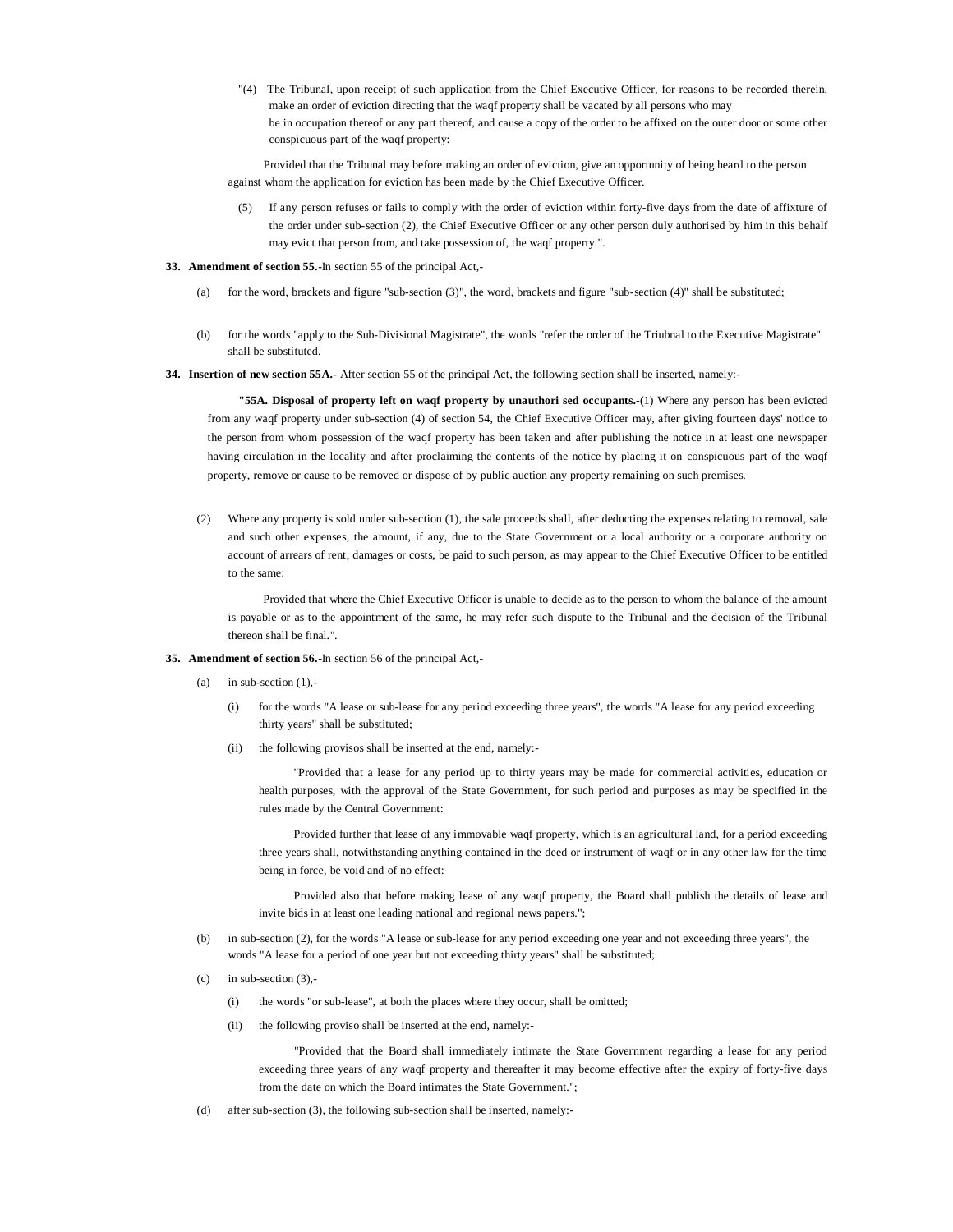"(4) Every rule made by the Central Government under this section shall be laid, as soon as may be after it is made, before each House of Parliament, while it is in session for a total period of thirty days, which may be comprised in one session or in two or more successive sessions, and if, before the expiry of the session immediately following the session or the successive sessions aforesaid, both Houses agree in making any modification in the rule or both Houses agree that the rule should not be made, the rule shall thereafter have effect only in such modified form or be of no effect, as the case may be; so, however, that any such modification or annulment shall be without prejudice to the validity of anything previously done under that rule.".

**36. Amendment of section 61.-** In section 61 of the principal Act, in sub-section (1), for the words "eight thousand rupees", the words, brackets and letters "ten thousand rupees for non-compliance of clauses (a) to (d) and in case of non-compliance of clauses (e)

to (h), he shall be punishable with imprisonment for a term which may extend to six months and also with fine which may extend to ten thousand rupees" shall be substituted.

**37. Amendment of section 65.-** In section 65 of the principal Act, after sub-section (4), the following sub-section shall be inserted, namely:-

"(5) Notwithstanding anything contained in sub-section (1), the Board shall take over the administration of a waqf, if the waqf Board has evidence before it to prove that management of the waqf has contravened the provisions of this Act.".

**38. Amendment of section 68.-** In section 68 of the principal Act,-

- in sub-section (2), for the words "Magistrate of the first class" and "Magistrate", the words "District Magistrate, Additional District Magistrate, SubDivisional Magistrate or their equivalent" shall be substituted;
- (ii) in sub-sections (3), (4), (5) and sub-section (6), for the words "the Magistrate" the words "any Magistrate" shall be substituted.

**39. Amendment of section 69.-**In section 69 of the principal Act, for sub-section (1), the following sub-section shall be substituted, namely:-

> "(1) Where the Board is satisfied after an enquiry, whether on its own motion or on the application of not less than five persons interested in any waqf, to frame a scheme for the proper administration of the waqf, it may, by an order, frame such scheme for the administration of the waqf, after giving reasonable opportunity and after consultation with the mutawalli or others in the prescribed manner.".

**40. Amendment of section 71.-** In section 71 of the principal Act, in sub-section (1), for the figures "73", the figures "70" shall be substituted.

**41. Amendment of section 72.-** In section 72 of the principal Act, in sub-section (1), in Explanation J, in clause (iii),-

(i) after the words "following purposes", the words "in respect of lands directly under cultivation by the mutawalli for the benefit of the waqf' shall be inserted;

(ii)in sub-clause (f), in the proviso, for the words "ten per cent.", the words "twenty per cent." shall be substituted;

(iii)after the proviso, the following proviso shall be inserted, namely:

"Provided further that no such deduction shall be permitted in respect of waqf land given on lease, by whatever name called, whether batai or share cropping or any other name.".

**42. Amendment of section 77.- In** section 77 of the principal Act, in sub-section (4), after clause (f), the following clause shall be inserted, namely:-

> "(g) payment of maintenance to Muslim women as ordered by a court of competent jurisdiction under the provisions of the Muslim Women (Protection of Rights on Divorce) Act, 1986.". (25 of 1986.)

**43. Amendment of section 81.- In** section **81** ofthe principal Act, after the words "as it thinks fit", the following shall be inserted at the end,

namely:-

"and a copy of the said auditor's report, along with orders shall be forwarded by the State Government to the Council within a period of thirty days of laying of such report before each House of the State Legislature where it consists of two Houses or where such Legislatures consist of one House, before that House.".

#### **44. Amendment of section 83.- In** section 83 of the principal Act,-

(a) for sub-section (1), the following sub-section shall be substituted, namely:-

"(1) The State Government shall, by notification in the Official Gazette, constitute as many Tribunals as it may think fit, for the determination of any dispute, question or other matter relating to a waqf or waqf

property, eviction of a tenant or determination of rights and obligations of the lessor and the lessee of such property, under this Act and define the local limits and jurisdiction of such Tribunals;";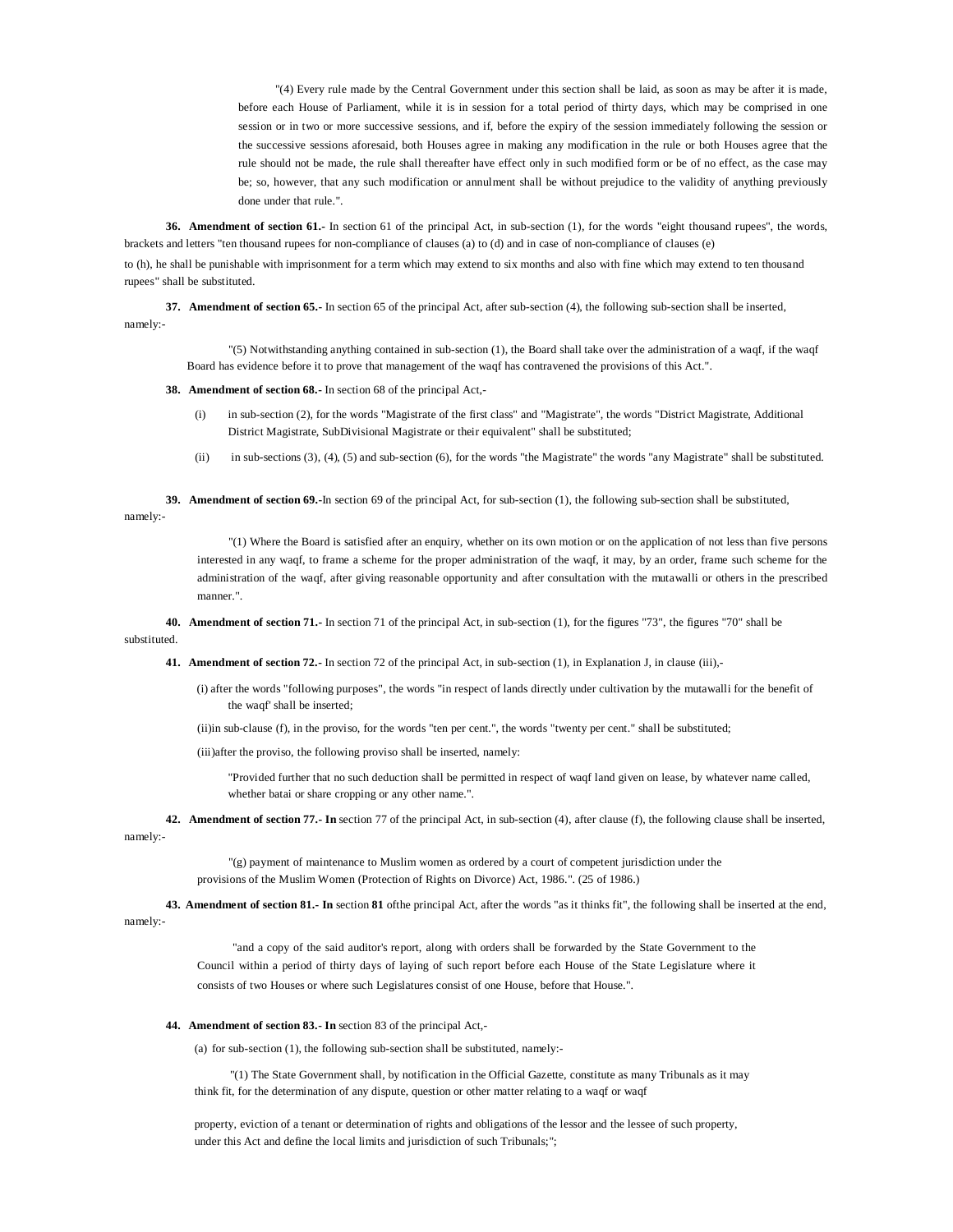(b) for sub-section (4), the following sub-sections shall be substituted, namely:-"(4)

Every Tribunal shall consist of-

(a) one person, who shall be a member of the State Judicial Service holding a rank, not below that of a District, Sessions or Civil Judge, Class **I,** who shall be the Chairman;

(b) one person, who shall be an officer from the State Civil Services equivalent in rank to that of the Additional District Magistrate, Member;

(c) one person having knowledge of Muslim law and jurisprudence, Member;

and the appointment of every such person shall be made either by name or by designation.

(4A) The terms and conditions of appointment including the salaries and allowances payable to the Chairman and other members other than persons appointed as ex officio members shall be such as may be prescribed.".

**45. Amendment of section 85**.-In section 85 of the principal Act, for the words "civil court", the words "civil court, revenue court and any

other authority" shall be substituted.

**46. Amendment of section 86.-**In section 86 of the principal Act, in clause (b), after the words "a previous mutawalli", the words "or by any other person" shall be inserted.

**47. Omission of section 87. -**Section 87 of the principal Act shall be omitted.

**48. Amendment of section 90.-**In section 90 of the principal Act, in sub-section (3), for the words "one month", the words "six months" shall be substituted.

**49. Amendment of section 91.-**In section 91 of the principal Act, in sub-section (1), for the words "it appears to the collector before an award is made that any property", the words "and before an award is made, in case the property" shall be substituted.

**50. Amendment of section 97.-**In section 97 of the principal Act, the following proviso shall be inserted at the end, namely:-

"Provided that the State Government shall not issue any direction being contrary to any waqf deed or any usage; practice or custom ofthe waqf.".

**51. Amendment of section 99.-**In section 99 of the principal Act,-

(a) in sub-section (1), after the proviso, the following proviso shall be inserted, namely:-

"Provided further that the power of the State Government under this section shall not be exercised unless there is a prima facie evidence of financial irregularity, misconduct or violation of the provisions of this Act.";

(b)in sub-section (3), for clause (a), the following clause shall be substituted, namely:-

"(a) extend the period of supersession by another six months with reasons to be recorded in writing and, the period of continuous supersession shall not exceed more than a year; or".

**52. Amendment of section 102.-**In section 102 of the principal Act, in sub-section (2), for the words "after consulting the State Governments", the words "after consulting the Council and the State Governments" shall be substituted.

**53. Insertion of new section 104A. -**After section 104 of the principal Act, the following section shall be inserted, namely:-

"104A. **Prohibition of sale, gift, exchange, mortgage or transfer of waqf property.-**(1) Notwithstanding anything contained in this Act or any other law for the time being in force or any waqf deed, no person shall sell, gift, exchange, mortgage or transfer any movable or immovable property which is a waqf property to any other person.

(2) Any sale, gift, exchange, mortgage or transfer of property referred to in sub-section (1) shall be void ab initio.".

**54. Insertion of new section 104B.-**After section 104A of the principal Act, the following section shall be inserted, namely:-

"104B. **Restoration of waqf properties in occupation of Government agencies to waqf Board.**-(1) If any waqf property has been occupied by the Government agencies it shall be returned to the Board or the mutawalli within a period of six months from the date of the order of the Tribunal.

The Government agency may, if the property is required for a public purpose, make an application for determination of the rent, or as the case may be, the compensation, by the Tribunal at the prevailing market value.".